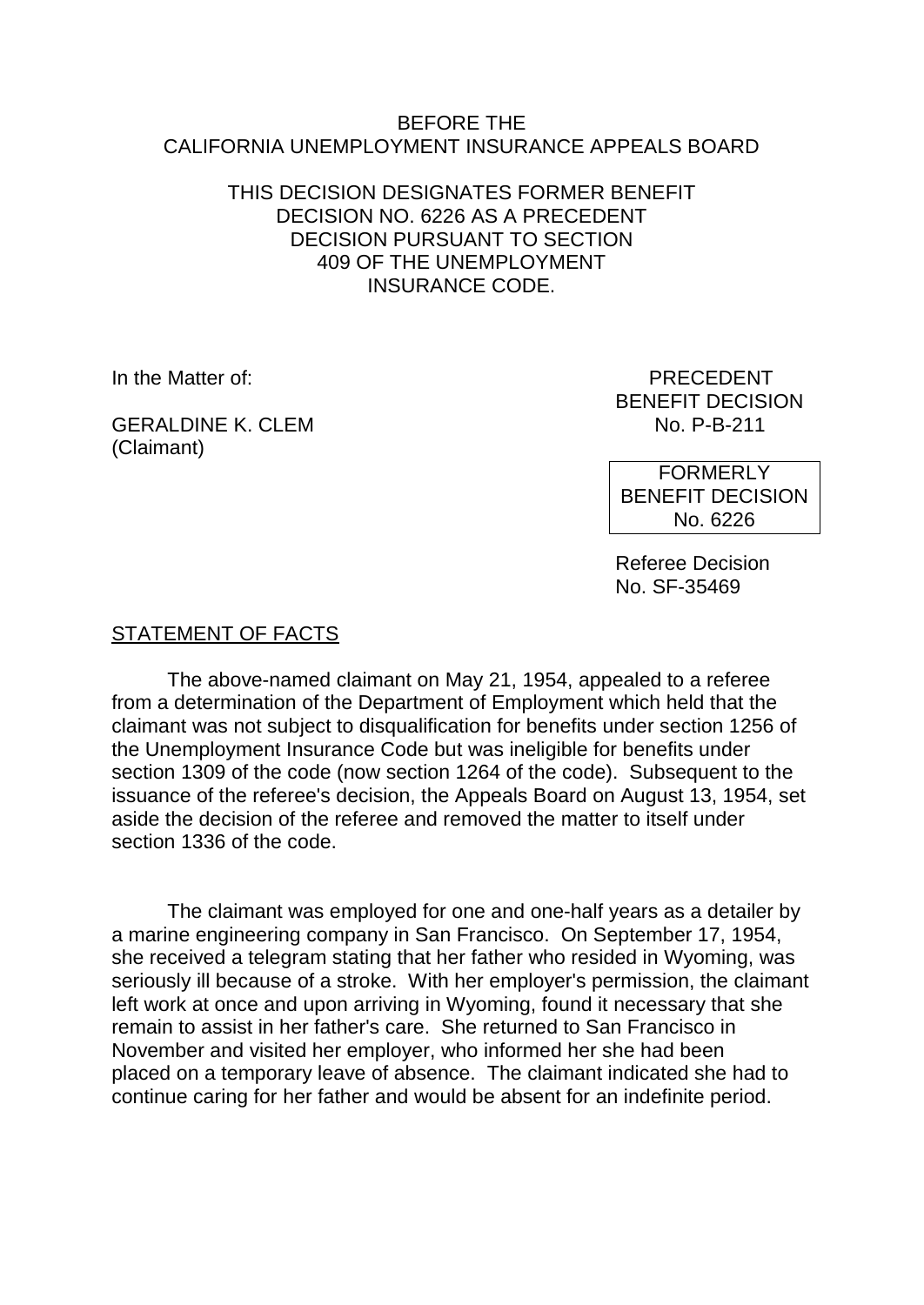The claimant returned to San Francisco in April prepared to resume work, but was informed by her employer that no work was then available and that others had been laid off. There is no evidence that the claimant was the major support of her father at the time she filed her claim for benefits.

Effective April 25, 1954, the claimant registered for work and filed a claim for benefits. On May 21, 1954, the department issued a determination which held that the claimant was not subject to disqualification for benefits under section 1256 of the code but that she was ineligible for benefits under section 1309 of the code (now section 1264 of the code).

The question before us is whether there was a voluntary leaving of work by the claimant.

# REASONS FOR DECISION

Section 1256 of the Unemployment Insurance Code provides in part:

"An individual is disqualified for benefits if . . . he left his most recent work voluntarily without good cause. . . ."

Section 1309 of the code (now section 1264 of the code) provides in part:

". . . an employee . . . whose marital or domestic duties cause him or her to resign from his or her employment shall not be eligible for unemployment insurance benefits for the duration of the ensuing period of unemployment and until he or she has secured bona fide employment subsequent to the date of such voluntary leaving; . . . The provisions of this section shall not be applicable if the individual at the time of such voluntary leaving was and at the time of filing a claim for benefits is the sole or major support of his or her family."

In Benefit Decision No. 6130, the employer granted leaves of absence with an expectancy but with no guarantee of reinstatement. The claimant was granted such a leave and at the termination thereof, failed to request an extension. The Appeals Board held that she voluntarily left her work without good cause and stated: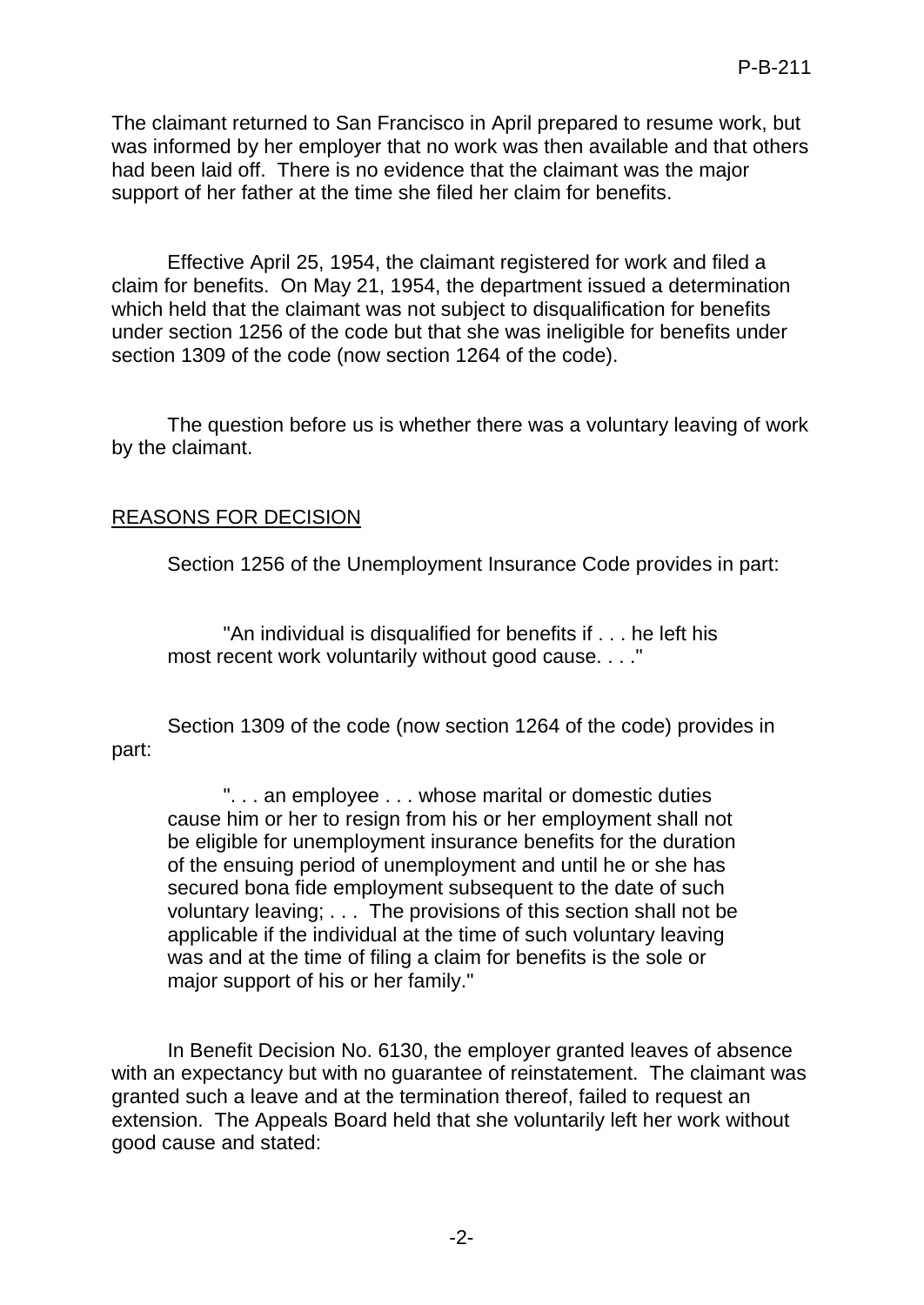"While the leave did not guarantee reinstatement to her former job, there was an 'expectancy' and it could reasonably be assumed that barring unforeseen circumstances the claimant would be returned to work upon the expiration of that leave."

In the instant case, the claimant left her work on September 17, 1954, with the permission of her employer because of the sudden illness of her father. In November 1954, she was informed that she had been placed on a temporary leave. No action was taken by the claimant to terminate the employer-employee relationship and the employer, aware that she would be absent for an indefinite period, did not notify the claimant that the leave must be terminated. When the claimant returned to San Francisco to resume work, none was available because the employer had been compelled to curtail operations. The leave of absence was, in effect, similar to the leave of absence which existed in Benefit Decision No. 6130. The claimant had an expectancy but no guarantee of reinstatement. In our opinion the claimant herein was unemployed due to a lack of work and not due to any resignation, or any voluntary leaving of work on her part (Benefit Decision No. 6196). Therefore, she was not subject to disqualification for benefits under section 1256 of the code, nor was she ineligible for benefits under section 1309 of the code (now section 1264 of the code), which requires a resignation.

#### DECISION

The determination of the department is modified. The claimant is not subject to disqualification for benefits under section 1256 of the code. The claimant is not ineligible for benefits under section 1309 of the code (now section 1264 of the code). Benefits are payable provided the claimant is otherwise eligible.

Sacramento, California, January 28, 1955.

## CALIFORNIA UNEMPLOYMENT INSURANCE APPEALS BOARD

MICHAEL B. KUNZ, Chairman

GLENN V. WALLS

## EDWARD CAIN